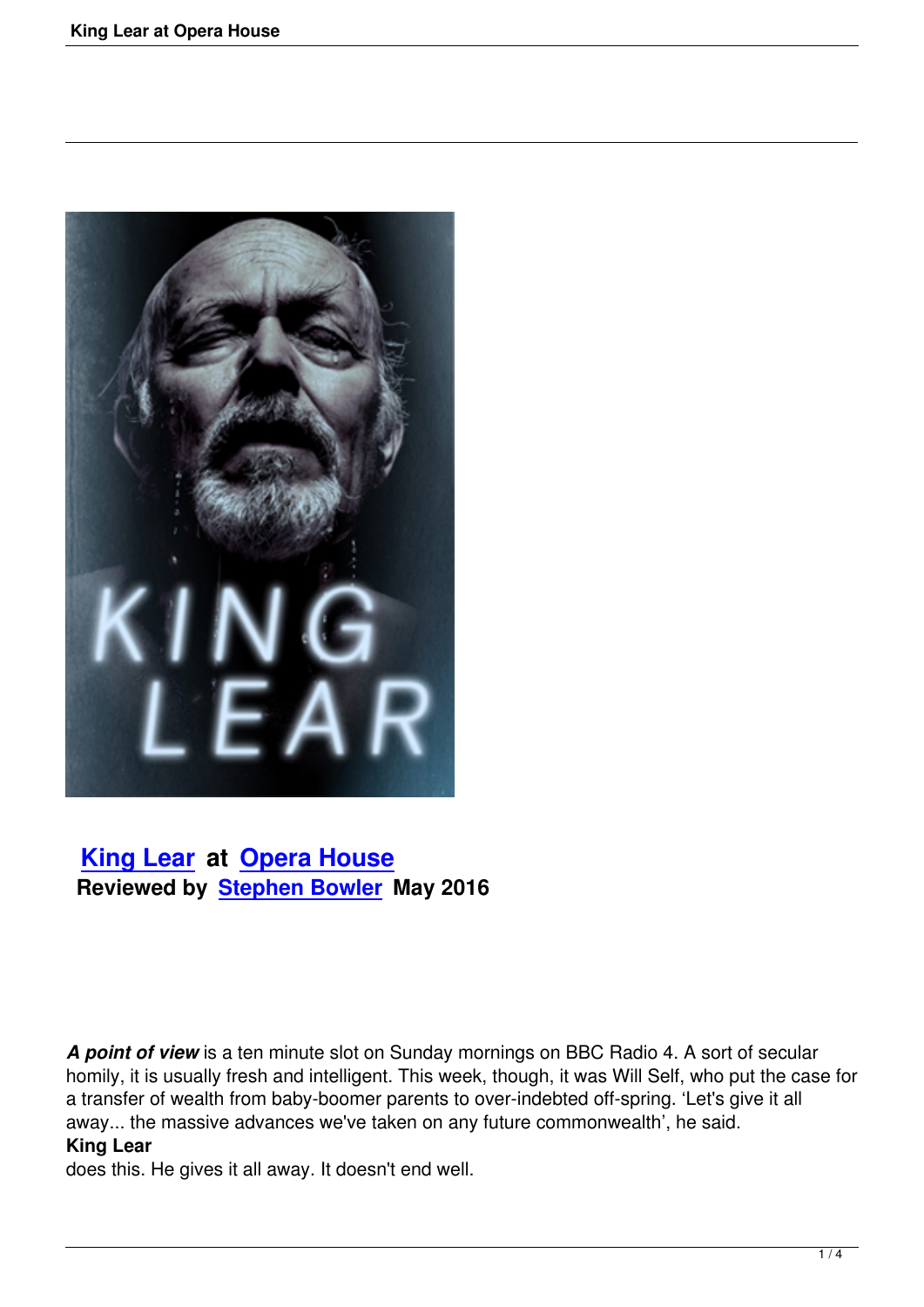Quite why is open to debate. But the echo of Lear's folly on the radio last Sunday morning reminded me of the timeless universality of the meme that is Shakespeare. Whether we're conscious of it or not, the modern age is unthinkable without him. And if this is so in the main, it is even more to the fore in *King Lear*, where the darkness within all of us is illumined on the stage, the better for us to intuit the bounds of our own natures.

*Michael Pennington* plays Lear at Manchester's Opera House, charting the course of the King's journey from sovereign hubris to abased humility. His presence on stage is never less than commanding, anchoring everyone else around him. A true lead, he projects superbly, even in the noisy 'storm and tempest' scene, such as defeated Don Warrington in the recent<br> **King Lear at the Royal Exchange**. King Lear at the Royal Exchange.

Such power and clarity from the lead role sets a high bar for the rest of the cast, especially in a large, boomy setting like the Opera House. Male players have the advantage here, finding an easier fit between dramaturgical demands and physiological ability, especially at the lower end of the emotional register such as predominate in *King Lear*. Edmund's (*Scott Karim*) direct-to-audience delivery worked especially well, as frank acknowledgement of freely chosen perfidy. And Edgar's (

### *Gavin Fowler*

) accumulation of experience and roles, from credulous fop to eventual King, is no less convincingly articulated. For Goneril (

#### *Catherine Bailey*

#### ) and Regan (

## *Sally Scott*

) the challenge is huge, perhaps insuperable; to register icy iniquity in the back of the stalls, and to do so whilst still seeming composed and calculating.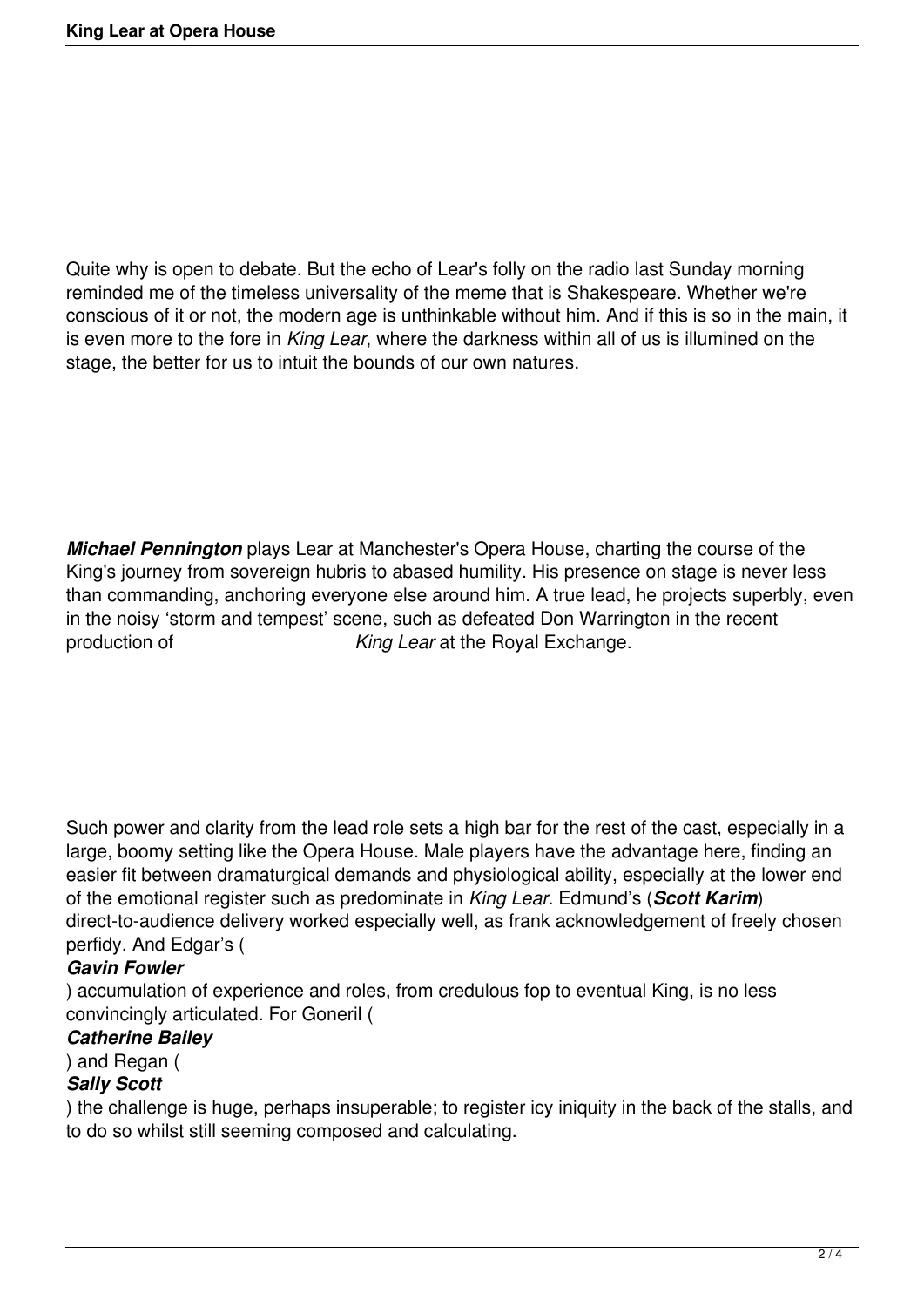But challenges abound in *King Lear*. Indeed, one might go so far as to say that it doesn't work at all when enacted. That which makes the play sublimely poetic in print is that which upends it on stage. There is simply too much going on: too many characters, sub- and double-plots, unexplained references, and obscure asides. A.C. Bradley says 'King Lear is too huge for the stage'. Harold Bloom confesses to having 'attended many stagings of *King Lear,*

and invariably... regretted being there. Our directors and actors are defeated by this play.' Whilst this is certainly not the case with Max Webster's confidently luminous touring production, the question remains as to why we keep coming back to this most complex of tragedies. Why see it staged, as so many of us do, over and over again? Why persevere with mystery? Why burrow into this great text and borrow from the great critics, who tend to be as baffled as they are astonished by this magisterial work?

The answer, for my money, is that Lear is more like us than we care to admit. His mystery is ours. He is to himself as we are to ourselves, most of the time, mostly unconsciously, and mostly without any good reason at all. He is the beating heart of the Romantic imagination that squats deep inside us, whether we intuit it or not. Indeed, a larger canvas still might be purposed; that of Freud, the most perceptive of Shakespeare's readers, who understood modern selfhood as a struggle to wrest moral worth from amoral nature. That this is a damnably difficult thing to dramatize on the stage comes as no surprise (and begins to explain why all great art aspires to music), but the need is nonetheless a human universal that we can 'reason not', precisely because object and subject are so intimately, personally enmeshed.

Of course, precisely the opposite case can be made; that if man is the measure of all things, nature must be shown the door. This is why for more than 150 years *King Lear* had a happy ending, playing to audiences throughout the eighteenth century who shared, we presume, Dr Johnson's approval of 'the final triumph of persecuted virtue.' But in the sobering aftermath of the Napoleonic era tragedy found a new audience. Charles Dickens was thus delighted to see the original return to the West End stage and Nahum Tate's 'disgusting version' consigned to the dustbin of history. Not that this pleased everyone. Tolstoy was famously grumpy about Shakespeare in general, and *King Lear*